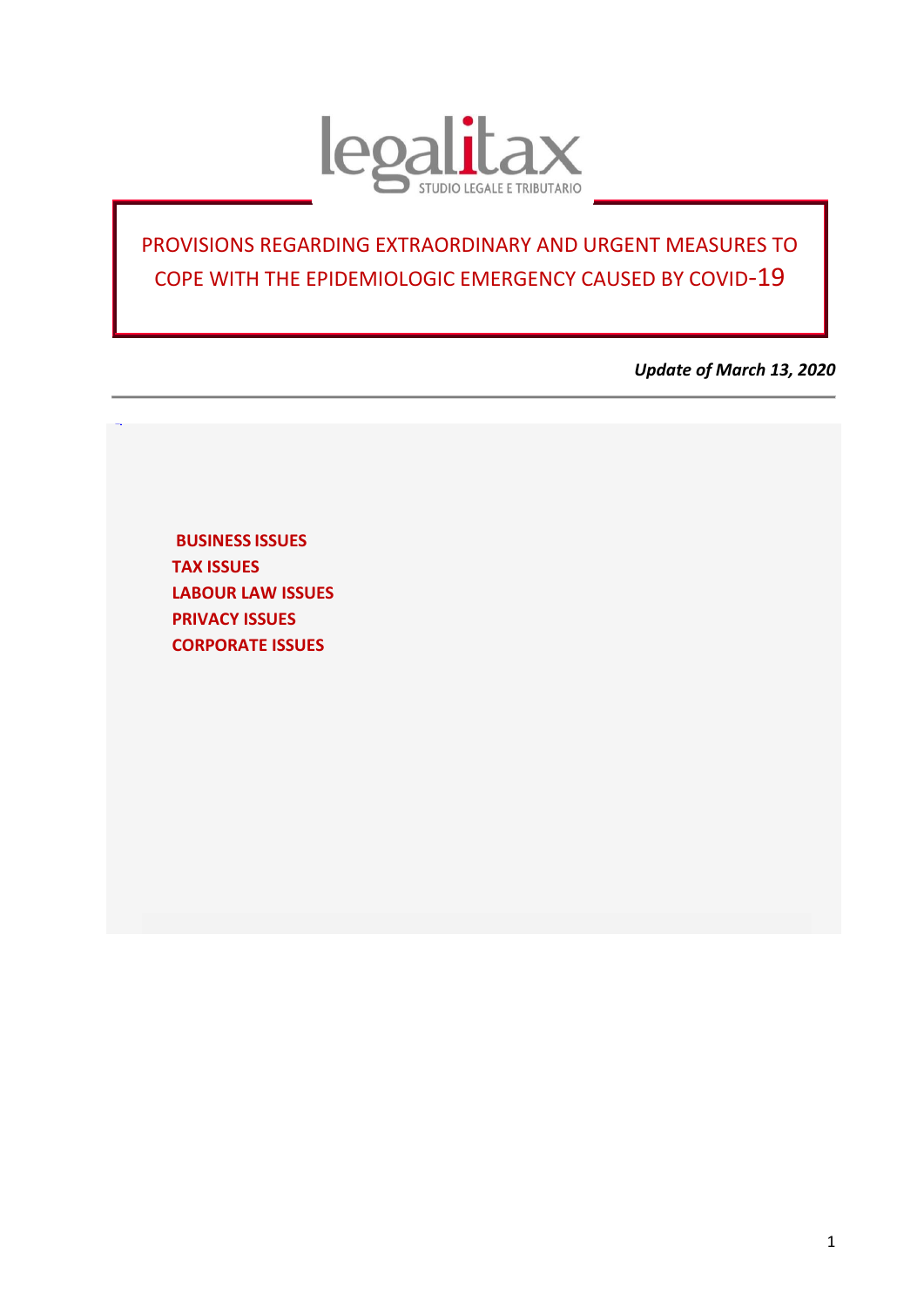As known, on March 11, 2020 the Prime Ministerial Decree ordered the suspension of retail commercial activities, as well as of catering services, with the only exceptions specifically outlined in the same Decree, as measure to cope with and contain the infection caused by COVID-19.

We received many requests from the large-scale retail and from companies and real estate funds regarding the possibility that the tenants may legitimately suspend the payment of rents or decrease the related amount, that concerns the premises where the activities subject to the interdiction measures are carried out.

In relation to the above, since the possibility to suspend the performances due to force majeure is not expressly regulated by Italian law and in order to exhaustively answer the question, we specify that it is necessary to examine the contract in detail, in order to assess the existence of possible clauses of force majeure or hardship and to coordinate the contractual discipline with the provisions on leases and business leasing, as well as with the code-related regulations on sudden total impossibility, even if temporarily, of the performance or of its sudden excessive onerousness.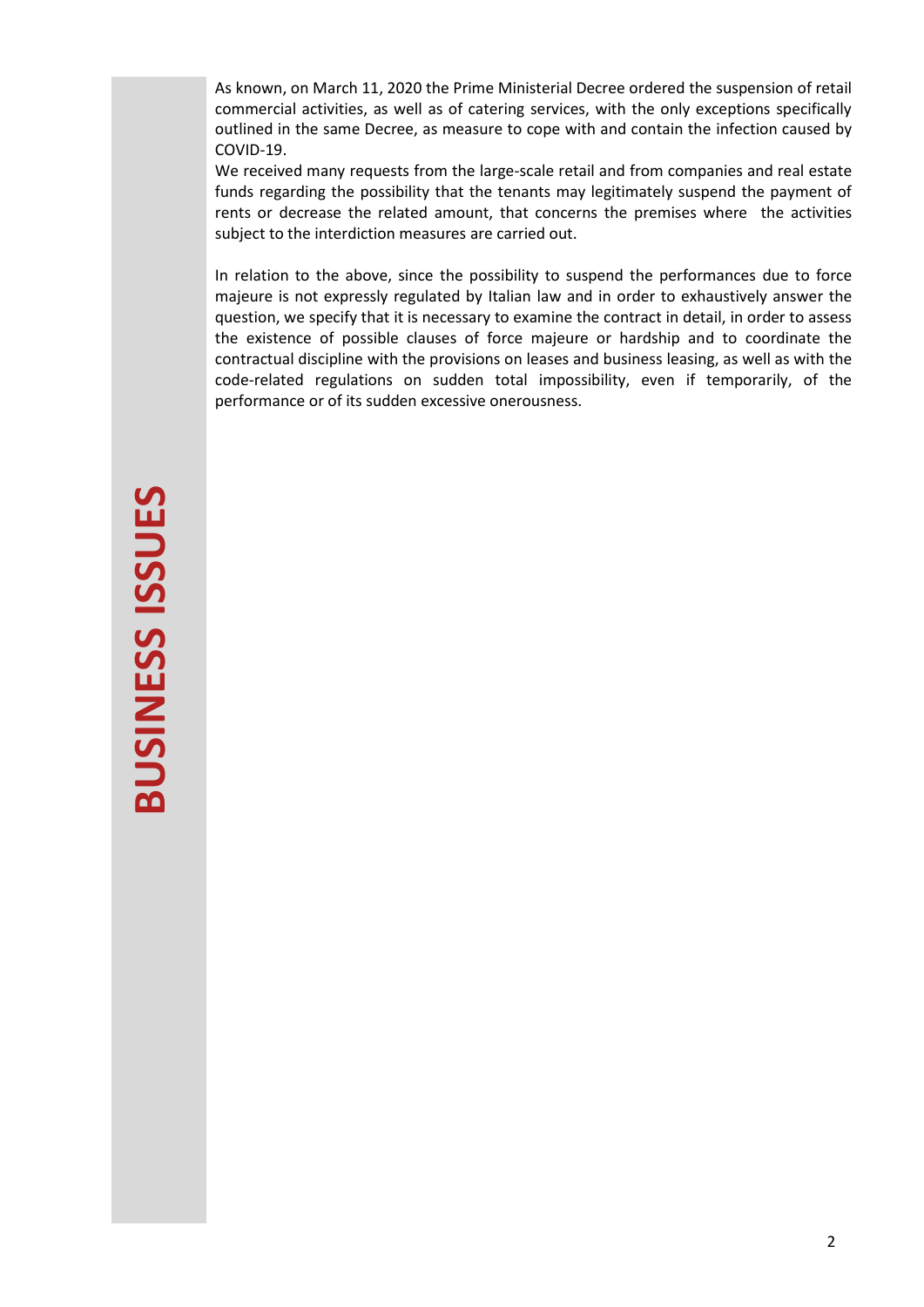Today, the main provisions are all contained in the Law Decree no. 9 of March 2, 2020.

More specifically, in addition to further measures for which reference is explicitly made to the analysis of the concerned provisions, the mentioned Decree foresees at Article 1 (general provision applicable to all national territory):

- the postponement from March 9 to March 31, 2020 of the deadline for the electronic transmission to the Italian Revenue Agency of the income tax statements issued to employees by their companies for the year 2020 related to the tax period 2019 of those individuals who are due to submit the income tax return by the 730/2020 form. The electronic transmission of the income tax statements issued to employees by their companies for the year 2020, containing exclusively exempt incomes or incomes that cannot be declared through pre-filled statement of income, may occur by November 2, 2020;
- the confirmation of the deadline of March 31, 2020 for the delivery to the taxpayerssubstituted of the income tax statements issued to employees by their companies for the year 2020 and of the other certifications of the withholding agent related to the tax period 2019;
- the postponement from March 9, 2020 to March 31, 2020 of the transmission of the flows of information concerning the accounting results of the income tax returns with the 730 form to the withholding agents through the services of the Italian Revenue Agency;
- the postponement to March 31 of the deadline for the electronic transmission to the Italian Revenue Agency of the data concerning the deductible and detractable expenses to be used for the drawing up of the income tax returns, whose deadline is expired last February 28. Healthcare costs remain excluded from the postponement, because these had to be sent by January 21, 2020;
- <span id="page-2-0"></span>- the consequent postponement from April 15, 2020 to May 5, 2020 of the deadline for the availability of the pre-filled income tax returns by the Italian Revenue Agency;
- the advance application of all new deadlines related to 730 forms to the year 2020 that should have been applied since 2021. Accordingly, the 730/2020 form related to the year 2019 may therefore be submitted by September 30, 2020, independently of the adopted method of submitting (*i.e.* direct, through withholding agent, Caf (fiscal assistance centres), qualified professional).

To be thorough, we would also point out that Articles 2, 5 and 7 contain further provisions regarding the territories and municipalities belonging to the so called *former* "red zone".

Agency;<br>
the postponement to March 31 of the data relation<br>
texpenses to be used for the drawing up<br>
expired last February 28. Healthcare cos<br>
because these had to be sent by January<br>
the consequent postponement from A<br>
fo In particular, Article 2, concerning natural persons with residence or with executive offices in the so called *former* "red zone"<sup>1</sup> , or concerning legal persons with registered offices or administrative headquarters located therein, provides that the payment terms due from February 21 to April 30, 2020 originating from notices of payments issued by tax collection agents and from verification notices, are suspended.

Nevertheless, it should be carefully noted that, unless otherwise specified in the future, such payments, subject of suspension, shall be made in a single tranche within the month next to the conclusion of the suspension period and no refund shall be made for the amounts that have been already paid.

The aforementioned provisions also apply to the assessment reports issued by the Customs Agency and to the related collection procedures and to all the injunction activities as per Italian Royal Decree No. 639 of April 14, 1910.

<sup>1</sup> The municipalities set out in attachment 1 of the Prime Ministerial Decree of March 1st, 2020, that is in the Italian region of Lombardy: Bertonico, Casalpusterlengo, Castelgerundo, Castiglione D'Adda, Codogno, Fombio, Maleo, San Fiorano, Somaglia, Terranova dei Passerini, in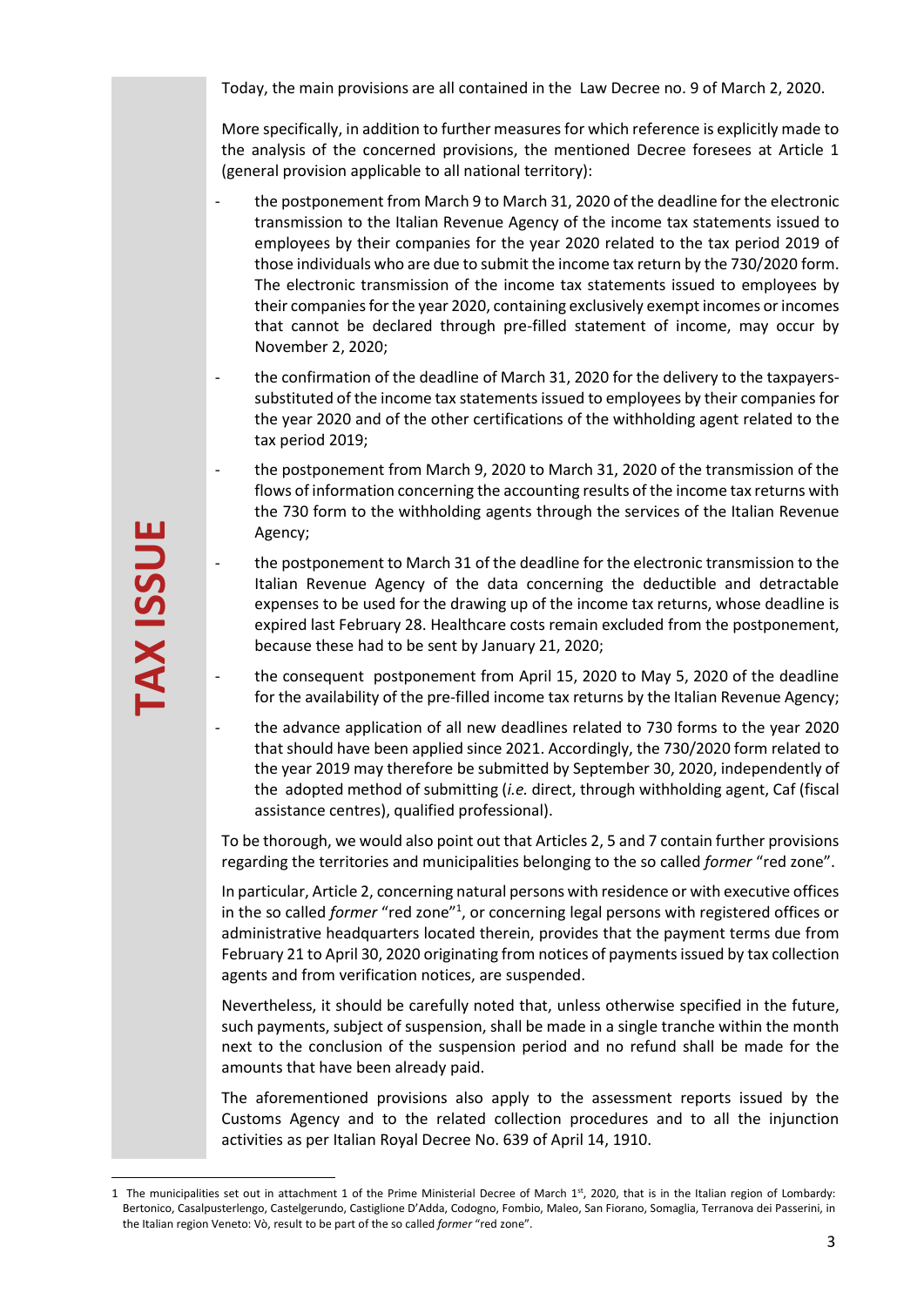In the end, the payments for individuals (located in the "red zone") who adhered to the procedure of facilitated definition of the fiscal charges entrusted to tax collection agents (Articles 3 and 5 of the Decree Law No. 119 of October 23, 2018 and Article 16-*bis*, paragraph 1, letter b), No. 2 of the Decree Law No. 34 of April 30, 2019 and Article 1, paragraph 190 of the Law No. 145 of December 30, 2018) are postponed.

In relation to the tourist accommodation businesses, the travel and tourism agencies and the tour operators that have tax domicile, registered offices or executive office in the State's territory, Article 8 of the Decree Law No. 9 of March 2, 2020 provided the suspension from March 2 (date of entry into force of the mentioned Decree Law) to April 30, 2020 of:

- terms related to the payments of the deductions at source that, pursuant to Articles 23, 24 and 29 of TUIR (Italian Tax Consolidated Text), the aforementioned individuals operate as withholding agents;
- terms related to the fulfilments and payments of the social security contributions and of the premiums for the compulsory insurance.

The payments referred to the previos period, shall be made, without the application of fines or interests, in a single tranche by May 31, 2020.

Moreover, for the above-mentioned individuals having tax domicile, registered offices or executive offices in the municipalities identified in Attachment 1 of the Prime Ministerial Decree of March  $1<sup>st</sup>$ , 2020, no changes occur to the provisions of Article 1, paragraph 3 of the Decree of the Minister for the Economy and Finance of February 24, 2020, published in the Official Gazette, General Series No. 48 of February 26, 2020.

Nothing has been provided yet with reference to the possible postponement of the terms of submission of the VAT return, related to the tax period 2019, currently planned for April 30, 2020.

Carrying on with analysis on tax litigation matter, with general application throughout the national territory, the Government, by means of Articles 1 and 2 of the Decree Law No. 11 of March 8, 2020, enacted a set of urgent provisions to cope with the epidemiological emergency caused by COVID-19 regarding the functioning of civil and criminal law. Such provisions, as expressely provided for by the law, are also applicable, where compatible, to the proceedings related to the tax commissions.

Pursuant to the above-mentioned Article 1, paragraph 1, from March 9 (day following the entry into force of the mentioned Law Decree) to March 22, the hearings of tax proceedings (as well as civil and criminal hearings, to which reference should be made to the specific report for the related exceptions) pending in all legal offices are deferred on the Court's own motion to a date after March 22.

From March 9 to March 22 are also suspended the terms for the accomplishment of any action inherent to the deferred proceedings, pursuant to Article 1, paragraph 1, of the Decree Law No. 11 of March 8, 2020. Moreover if the expiry of such terms starts during the suspension period, the same start is deferred at the end of such period.

Attention should be paid to the fact that, after reading textual data of the regulation, it results that the deadlines to consider as suspended are exclusively those related to the proceedings whose hearings, planned in the suspension period (March 9-22), result deferred on the Court's own motion. In this regard, it should be noted that the related explanatory memorandum clarifies the general scope of the provision that makes reference to all pending (civil, criminal and tax) proceedings and processes «*even when the hearing in the period concerned is not scheduled) providing the suspension of all terms for the fulfillment of any court proceeding, included the notices of appeal».*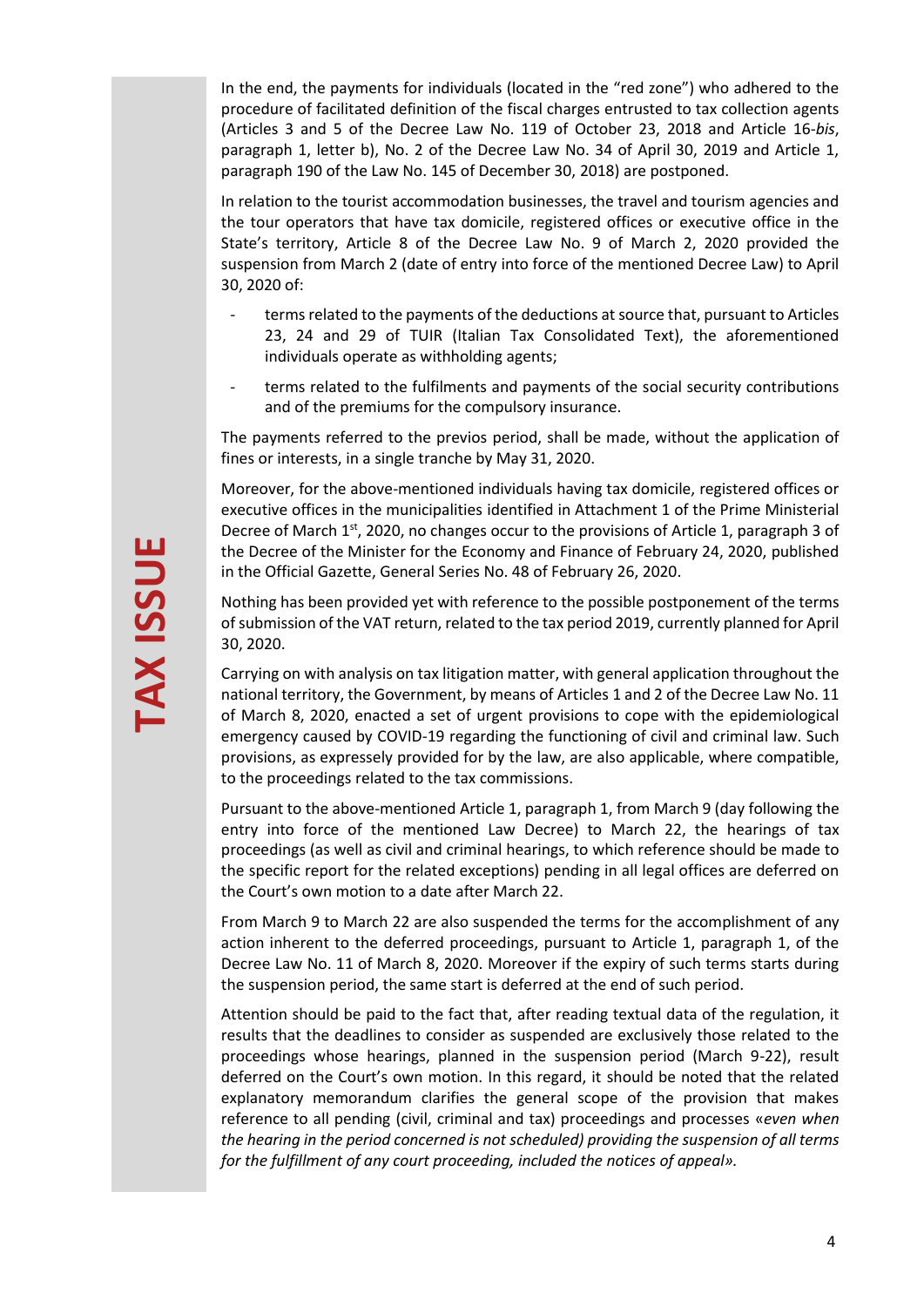With reference to the performance of services inside the legal offices, Article 2 of Decree Law No. 11 of March 8, 2020, grants the heads of such offices the power (after the necessary consultations), in the period between March 23 and May 31, 2020, to adopt the following measures:

- limitation of access to the public;
- limitation of opening hours to the public, or the closure (for the offices that do not offer urgent services);
- regulation for the access to services, with prior booking, even through telephone or telematic means of communication, as well as through any other measure aiming at avoiding assemblage;
- the adoption of binding guidelines for the schedule and the discussion of hearings;
- the celebration of hearings in camera;
- the provision of the conduct of the hearings that do not require the presence of individuals different from the representatives of the parties and by the parties by means of remote connections;
- the provision of postponement of hearings to a date after May 31, 2020.
- the conduct of the hearings that does not require the presence of individuals different from the representatives of the parties by means of electronic exchange and filing of written notes containing the only applications and conclusions, and the subsequent adoption of the court order outside the hearing.

*Update of March 13, 2020*

We highlight directive of March 12, 2020 of the Central Direction of the Italian Revenue Agency, issued after the Prime Ministerial Decree of March 11, 2020, pointing out that the winding-up activities, control, assessments, accesses, inspections and verifications, collection and tax litigation from the Italian Revenue Agency's offices are suspended, unless that for such activities the limitation and prescription periods are imminent (or the time-limits are suspended on the basis of expressed regulatory provisions).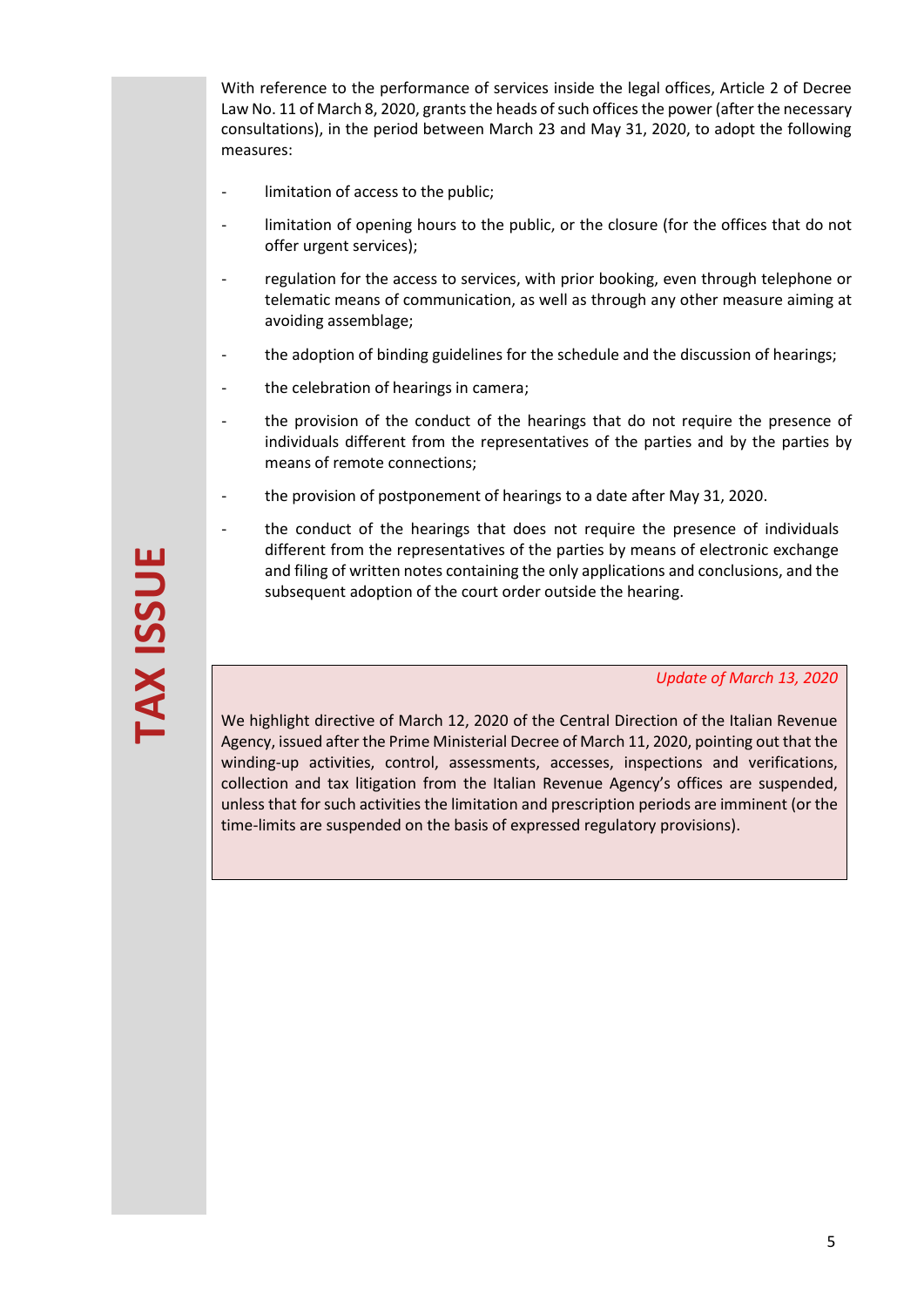Remarks on the Prime Ministerial Decree of March 11, 2020 and first notes about the shared Protocol of regulation of the measures for copying with and containing the spread of the Covid-19 virus in the working environments of March 14 2020 (underwritten by Confindustria (Association of Italian Industries), Confapi (Italian Confederation of Small and Medium Enterprises), Confartigianato (General Confederation of Italian Crafts) / CGIL (Italian General Confederation of Labour), CISL (Italian Confederation of Workers Union), UIL (Italian Trade Union Federation) and by the Government).

The point 7 of Article 1 of the Prime Ministerial Decree of March 11, 2020 renewed, with more detailed indications, the recommendations that have been already formulated in the previous provisions.

In particular, such recommendations regard: *a)* the maximum use of smart working; *b)*encouragement to holidays and paid leaves, as well as of work permits provided for by the collective bargaining; *c)* suspension of activities that are not essential for the production and finally *d)* and *e)* the implementation of measures on health and safety at work.

It is worthwhile to make some general remarks on the above-mentioned recommendations, even in light of what provided by the Protocol signed by the social partners, whose declared purpose is that to provide operational instructions aiming at increasing the validity of the precautionary measures in the working environments and "*to implement the legislator's requirements and the indications of the Health Authority".* Moreover, the Protocol provides that the management of the emergency phase inside the business should, as much as possible, occur in cooperation with company's union representatives(see and Article 8). For this purpose, *"the prior confrontation with the trade union representatives inside the workplaces and for the small enterprises the territorial representatives as provided for by interconfederal agreements should be encouraged"* (as the preamble, at the end).

As regards the holidays, in our opinion, even this last Prime Ministerial Decree does not waive to the general rule on the basis of which the employer may unilaterally impose to his/her employees only to take the unused holidays, that is those that have been not taken related to the 18 months after the end of the year in which these were accrued (unless otherwise provided by the collective bargaining), whilst the use of accrued and/or accruing holiday days must be agreed (without prejudice to the right of the employee to take almost 15 continuous days every year). Having said that, we outline that the obligation also for the employee to perform the labour contract in good faith, in a critical emergency situation, as well as in a situation of drop of the productive activity, the refusal of acceding to the employer's request of using the accrued and accruing holidays (even if unused) without a serious reason, could be considered as unlawful. Each particular case shall be specifically examined. In this respect the Protocol, on the one hand, expressly confirms the government recommendation on the use of the above-mentioned law and contractual regulations, but provides also the enjoyment of periods of unused holidays (even outside the limits highlighted above), that is when there is no possibility to guarantee the employee the paid suspension from work.

We still point out a possible useful value of the Protocol in deflationary terms of future litigations promoted by the employee who complainsthe imposition of holidays accrued but not used.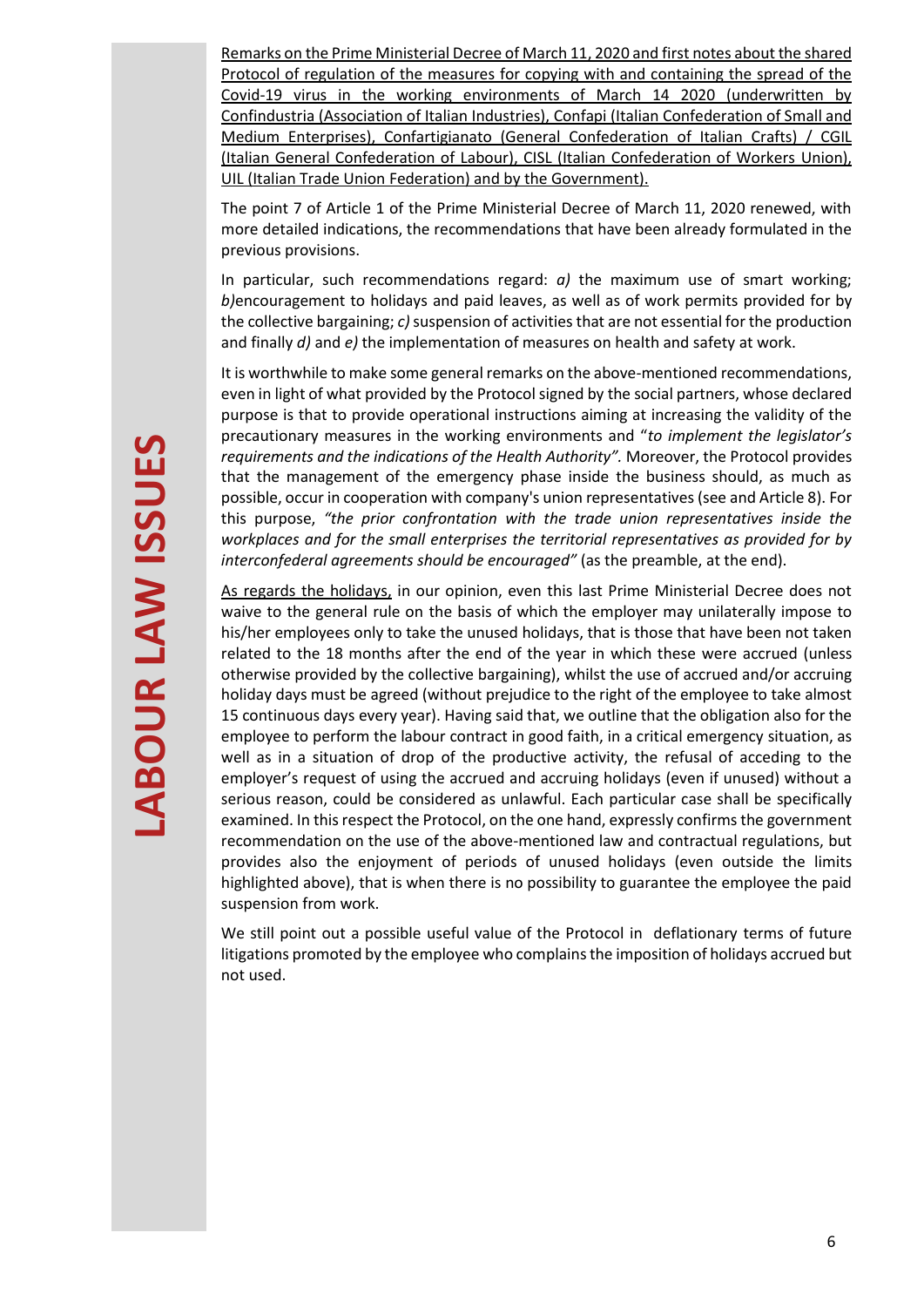As regards work permits and leaves, the specific provisions regarding the related use for each sector, laid down by the collective labour agreements, shall be applied and this without prejudice to the fact that, even in this case, the rules shall be read in light of the recommendation and of the purpose of the Presidential Decree that shall promote their use every time that it may be objectively possible (confirmed even in this case by the abovementioned Protocol).

The suspension of the activities that are not essential for the production refers to the social shock absorbers and indeed *ad hoc* regulatory measures are expected with thi s regard. In this respect, it should be noted that the consolidated practice and also some judgments on the merits (among others, Court of Bergamo Judgement No. 489 of 30.05.2013), even in the absence of a rule that as a matter of fact requires it, provide that the placement of the worker on unemployment benefits shall be preceded by the use of all available holidays, and that by way of derogation from what in general said in the previous paragraph.

The Protocol on this point, in its preamble, incisively acknowledges that the stipulating parties agree that the continuation of the productive activities may occur only in presence of conditions that ensure to people proper levels of protection and that the reduction or the suspension of the working activity, even if temporary, aiming at the implementation of safety measures of workplaces are hypothesis of legitimate use of social shock absorbers.

As regards measures for health and safety at work protection, the Presidential Decree highlights the necessity that the companies provide to the implementation of the RAD (risk assessment document) in relation to the specific biohazard and however, with circulation of good rules – in our opinion -, whose omission is immediately significant under the negligence profile (pursuant to the contractual responsibility in accordance with Article 2087 of the Italian Civil Code), states also the obligation to respect the minimum distance (1 metre) between individuals, the adoption of individual protection tools (mask, gloves) and collective protection tools (operations of cleaning and disinfection of workplaces).

The Protocol widely operates and provides further details to establish the rules to which the companies shall comply with on health and safety matter, covering all main aspects of life in a company and that, if unimplemented, could, even in our opinion, legitimate the refusal of the worker to perform the working activity.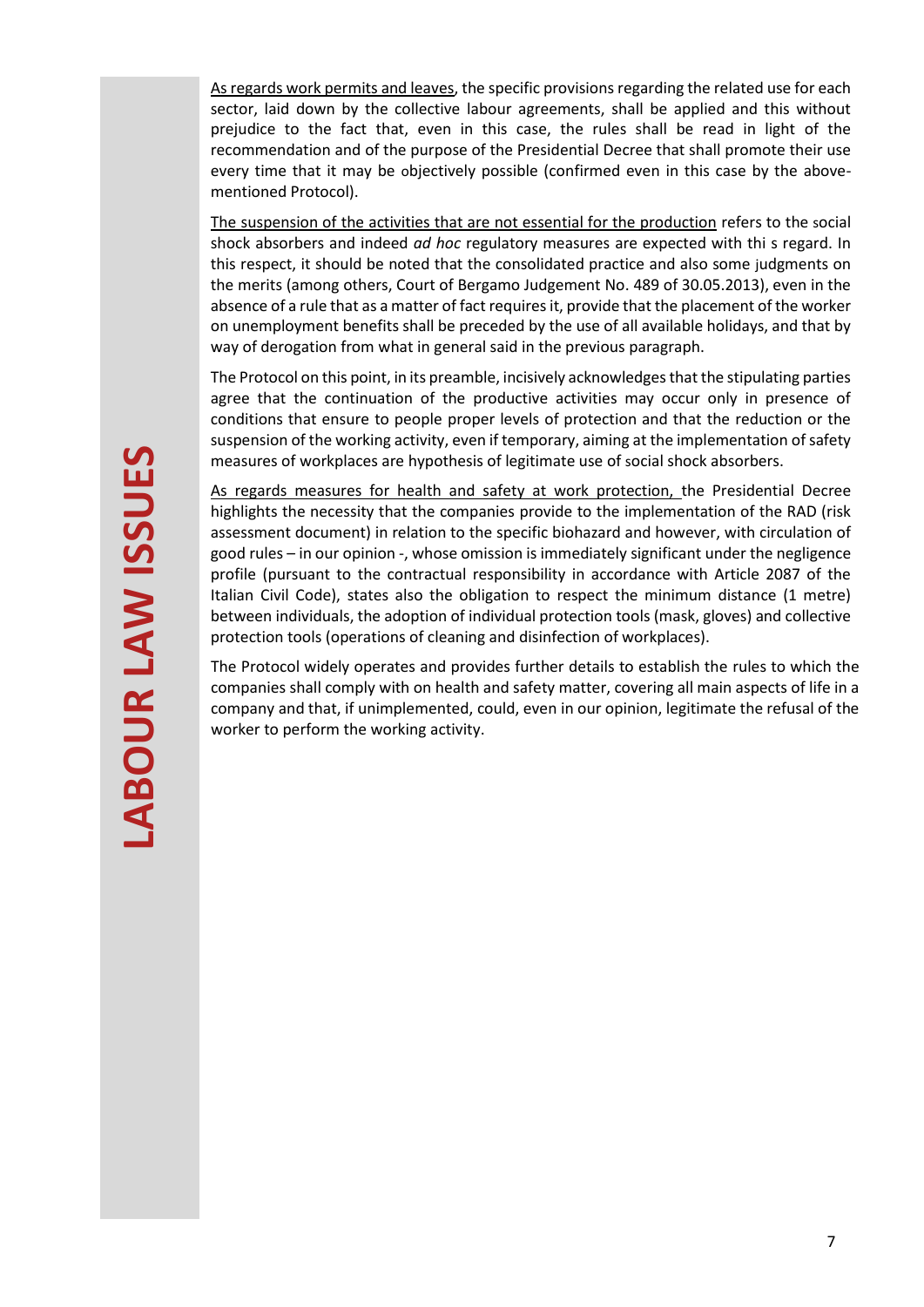As regards privacy aspects, it is important to always consider the limits established by the provisions related to the personal data protection.

To this regard, on March 2, 2020, the Data Protection Authority issued a special media alert regarding the collection of information in relation to the presence of symptoms of Covid-19 and the last movements of visitors, users and employees.

In particular, the Data Protection Authority recommends to limit as much as possible the implementation of collection practices put in place on systematic and indiscriminate basis. The Data Protection Authority indeed explains in the media alert that the activities of prevention of Covid-19 spreading should be limited to the bodies institutionally delegated to guarantee the compliance with the public health rules, including the healthcare professionals and the system deployed by the Civil Protection.

Therefore, any containment measure taken by the employer shall respect the principle of minimization of data collection, therefore collecting data deemed as essential in order to allow the efficiency of the adopted measures.

Now, the emergency provision adopted in the last few weeks provides that anyone in the last 14 days who staied in the epidemiological danger zones, as well as in the townships of the former red zone or has close contacts with persons tested positive for Covid-19 must inform the local health authority, also through the family doctor, who will carry out the medical examinations provided for as, for instance, the self-isolation.

Therefore the obligation of the employee to inform the employer of any dangerous situation for health and safety on the workplace remains essential.

<span id="page-7-0"></span>.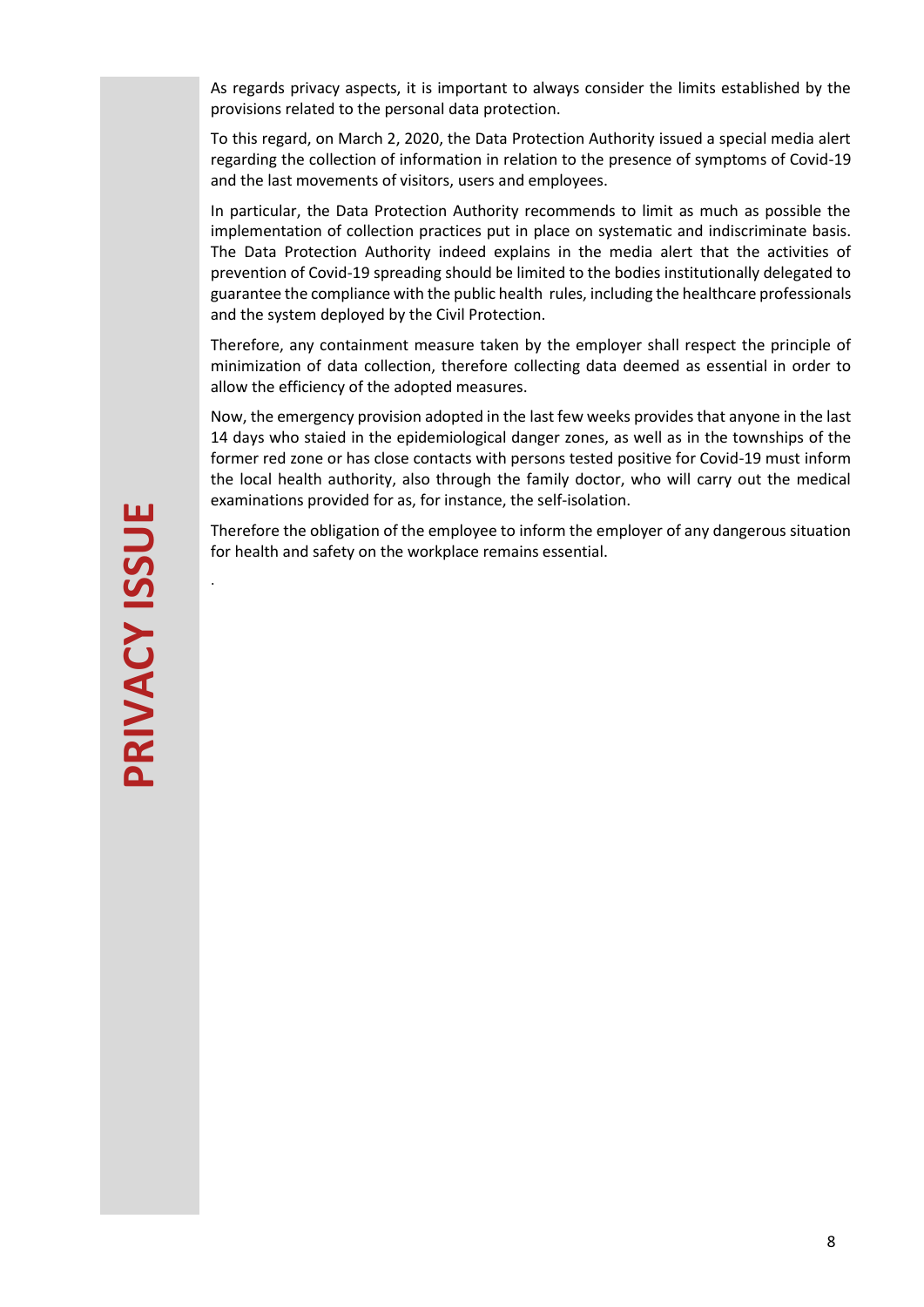The Commission of the Notarial Bar of Milan – in absence of a regulatory intervention that recognizes in the current emergency situation, the possibility to avail itself of the longer six months period for the approval of the financial statements 2019 – developed a very recent principle (No. 187) on the simplification of the modalities of the conduct of assembly meetings through telecommunication means. From the principle of the Milanese notaries which makes reference to and broads an indication provided by the notaries of Triveneto (three Italian northeast regions) in consideration of the current emergency situation - it is possible to obtain the following information:

- the possibility to carry out assembly meetings through telecommunication means even in absence of provisions of the By-law, emphasizing, in this regard, as set out in Article 1, letter q of the Prime Ministerial Decree of March 8, 2020 on the issue of adoption *"in the carryingout of meetings,* [of] *modalities of remote connection" whenever possible";*

- the possibility that the speech in meeting through telecommunication means may involve all participants, included the chairman of the meeting, being sufficient that the secretary is present in the place indicated in the notice of call. Having said that, exceeding the statutory provisions, that, in accordance with the notarial procedure, require that both the chairman of the meeting and the person responsible for drawing up the minutes are present in the place of calling of the meeting.

Currently – and in absence of legislative provisions indicating the epidemiological emergency, considered in itself as one of the particular needs pursuant to Articles 2364 and 2478-*bis*, of the Italian Civil Code – it shall be considered that, as reasons that make become necessary to take advantage of the longer time limit of 180 days from the closure of the financial year for the approval of the financial statements, circumstances – connected to , or as a consequence of such emergency – that forbids to the Company's administrative structure to provide in time or to close the draft of the financial statements 2019 - should be indicated.